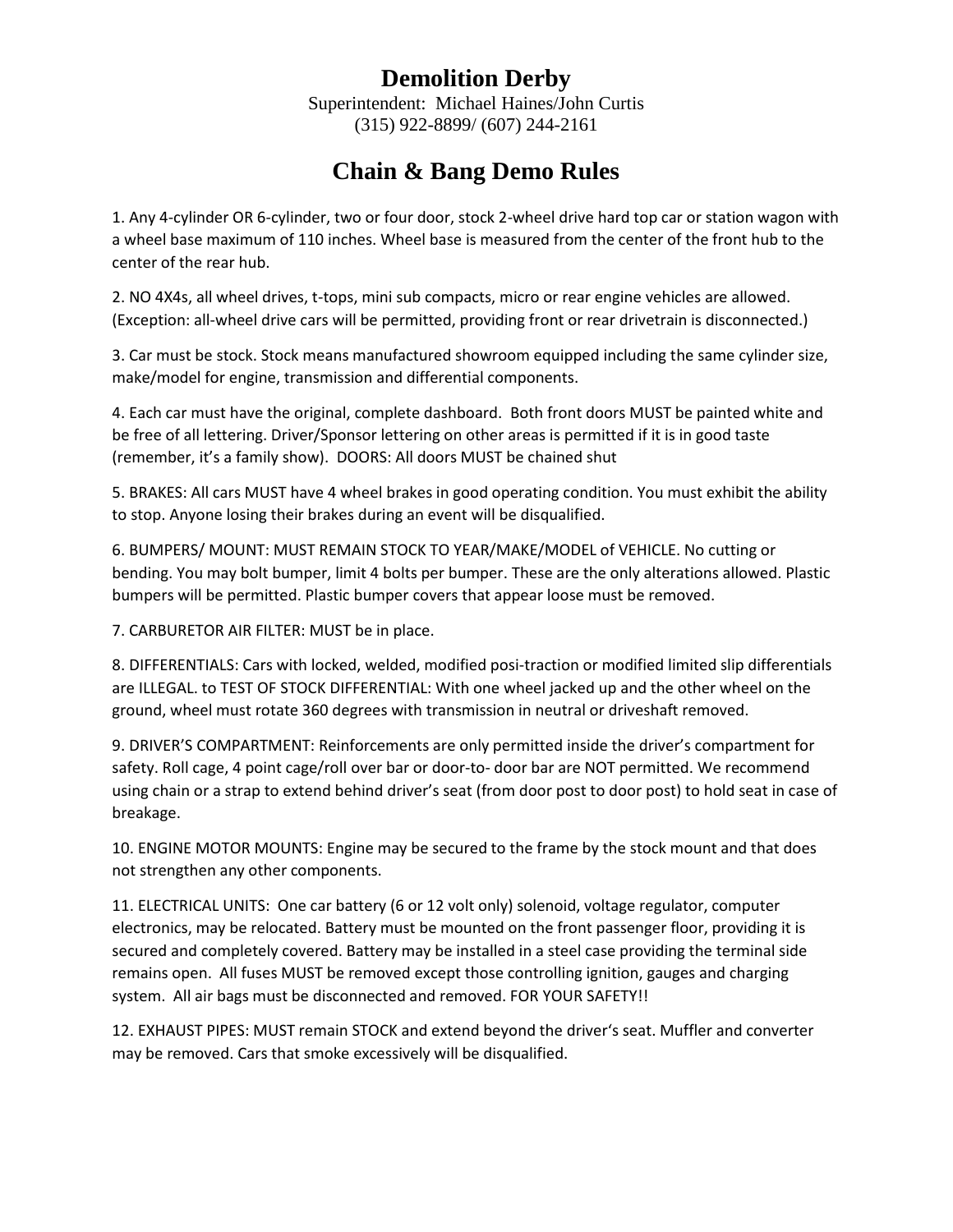13. FAN BLADE: MUST be a clutch or electric fan and may be of any make or model. Clutch fans MUST be protected by a radiator fan shroud or the fan blade must be removed.

14. FENDERS AND INNER / OUTER WHEEL WELLS: MUST be in place, NO cutting, folding or bending is permitted. Plastic inner wheel wells may be removed.

15. GAS TANK: OPTION 1: Gas Tank can be stock and remain in original position provided that is forward of the rear axle and secured with factory mounts in good condition. Gas line may be replaced with new rubber gas line providing it remains under the car. OPTION 2: Gas Tank may be relocated inside the vehicle. Factory tanks or metal boat tanks are permitted. Metal tanks are preferred. In this case original tank MUST be removed from original position under vehicle. MUST be chained or wired up through the car or to the floor in the back seat. Must be secure. A protective cover (rubber, metal or plastic) no thicker than 3/16 inches, may be placed around the gas tank secured by a chain or wire. (Reinforcement is for the gas tank protection only. The plate or cover cannot be secured to the frame or any other part that would strengthen the car.) No more than 3 gallons of gasoline permitted.

16. GLASS: All glass MUST be removed, including headlights, plastic taillights, bulbs, mirrors and windshield. Broken glass anywhere in the car (doors, body panels, trunk, etc.) must be removed.

17. HEATING/COOLING SYSTEM: Radiator may be bypassed, but MUST remain in original position with no reinforcement. All antifreeze must be drained and replaced with water. Heater system may be bypassed or removed. Freon MUST be removed from ALL air conditioning units per Federal Regulations.

18. HOOD AND TRUNK: Must be in place - FIRE REGULATION - To prevent hoods and trunks from opening, each must be tied down in 3 or 4 positions after inspection. Use no more than 2 strands of COAT HANGER WIRE or 1 strand of #9 wire on each, to prevent them from opening or Two positions may be tied down, each with one (1) 24-inch long by 3/8-inch maximum link diameter chain or smaller. The chains must have 1 link of slack and cannot reinforce any other part of the car. A hole must be cut in the hood 1-foot off the side of the center of the air cleaner and no larger than 8 inches in diameter. Hood and trunk hinges must remain hooked up but all springs must be disconnected.

19. IGNITION SWITCH: (HOT WIRING) Complete ignition switch may be relocated and/or altered providing key or toggle switches are accessible within 16 inches of the steering wheel.

20. INTERIOR/EXTERIOR: ALL carpet, visors and both rear seat cushions MUST be removed. (Front passenger seat must remain in place.) It is recommended that driver's door panel upholstery be left in place, driver's side padding is required. Fiberglass/plastic front/rear clip and grill parts and all loose materials, mirrors, wheel covers, sharp hood ornaments, trailer hitch/hitch brackets and all soft chrome molding MUST be removed. All dirt and loose pieces of glass MUST be swept / vacuumed out of car and doors. d. Door handles may be left on the car.

21. ROOF: All sunroofs must have glass removed and covered/fastened with sheet metal of same strength as roof material. Vinyl roof cover may be removed.

22. SUSPENSION: Suspension MUST be factory soft and move up and down freely a total of 6 inches. MUST sit at stock height (maximum 20 inches from the ground to the center of the stock front and rear bumper.) Frozen shocks are illegal.